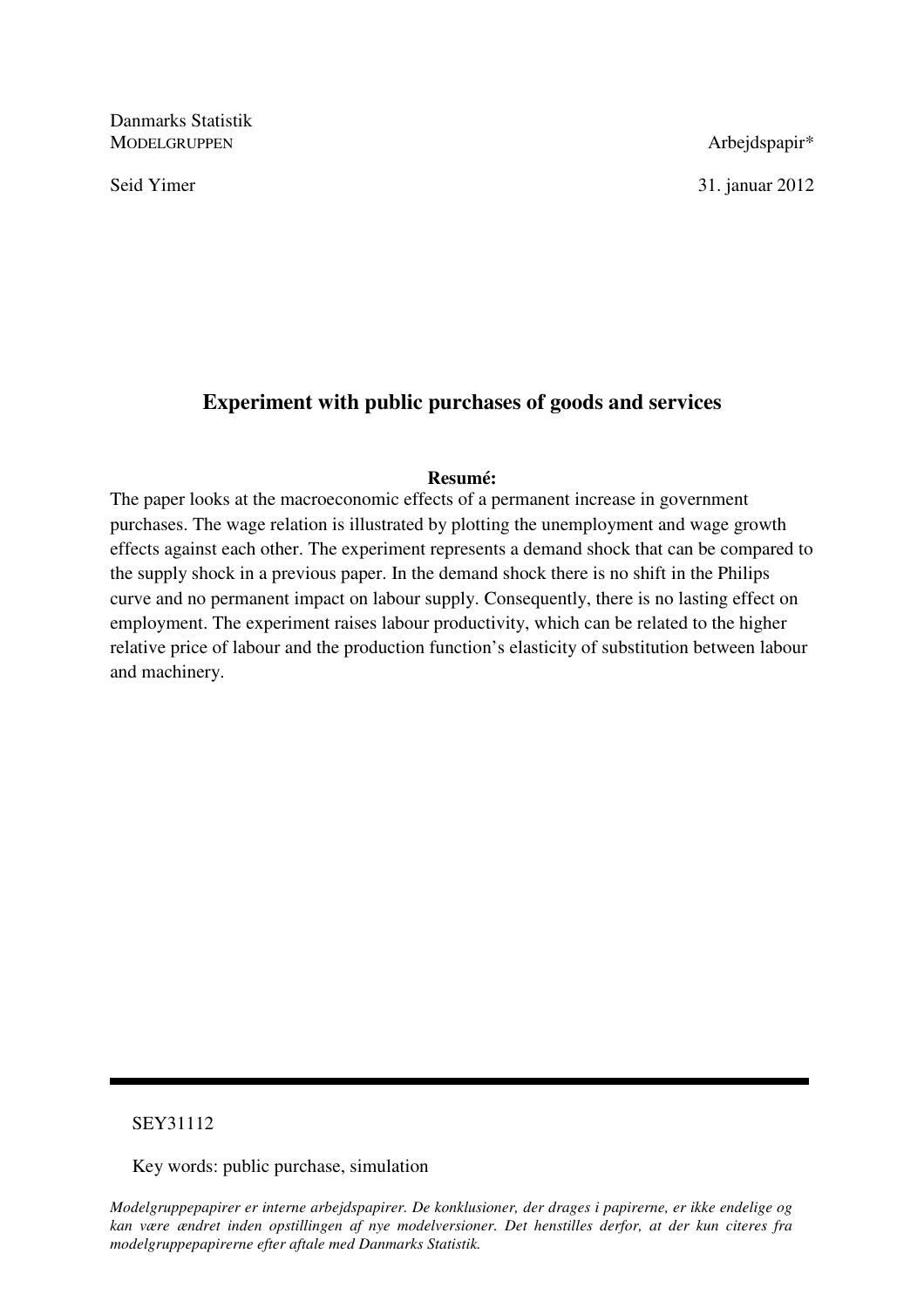# **1. Introduction**

It is of interest to investigate the effects of public purchase of goods and services on main variables such as production, consumption, unemployment rates and wages. In the experiment, public purchase increases permanently by 1% and in the short run this makes production and employment rise and unemployment fall. In the long run, however, both unemployment and inflation return to baseline. The lower unemployment rate increases wages, which reduces competitiveness and results in a permanent loss of market share. Since the import price remains constant and the domestic wage increases, consumption rises permanently due to the permanently higher real wage and purchasing power. It is also observed that the composition of value added change away from manufacturing and towards services.

#### **2. Discussion of the experiment**

We start by specifying the experiment. This is followed by a section on wages and unemployment, which illustrates the Phillips curve by the effects on wage increase and employment. Then comes a section on consumption, a section that illustrates the substitutions effect on factor demand, a short section on public debt and finally there is a conclusion.

#### **2.1 Implementation of shock**

As shown below, the public's purchase of goods and services (fvmo) for input in the public industry is determined in a simple equation, which makes fvmo directly proportional to gross value added in public services. Thus, public purchases is endogenous in standard ADAM. However, in the experiment we exogenize the public purchase of inputs by setting the dummy dfvmo to 1 and change the exogenous fvmo variable (specifically, we change zfvmo, which is equivalent to the base line value of public purchase of inputs). The shock makes fvmo increase permanently by 1%. In each year, public purchases, fvmo, in the experiment are proportional to the baseline, and the proportionality factor is 1.01. The base line is taken from an existing ADAM baseline bank and the first year of experiment is 2010. Last year is 2049, 40 years later. The ADAM-equation for fvmo is:

Fymo =  $((fvmo (-1) * f yfo/fyfo (-1) + f vmox + jdvmo) * (1.0 + jrfvmo)) * (1.0$ dfvmo) +dfvmo\*zfvmo\$

Where,

Fvmo= public purchase of goods and services Fyfo = gross value added in public industry o Fvmox= auxiliary variable that secures consistency in chain-indexing Jrfvmo= adjustment term for specifying changes in fvmo.

### **2.2 Effects on employment and wages**

ADAM is Keynesian in the short run, where the government purchase of input at first raises employment significantly. In the long run, the increase in employment evaporates, but though total employment returns to baseline in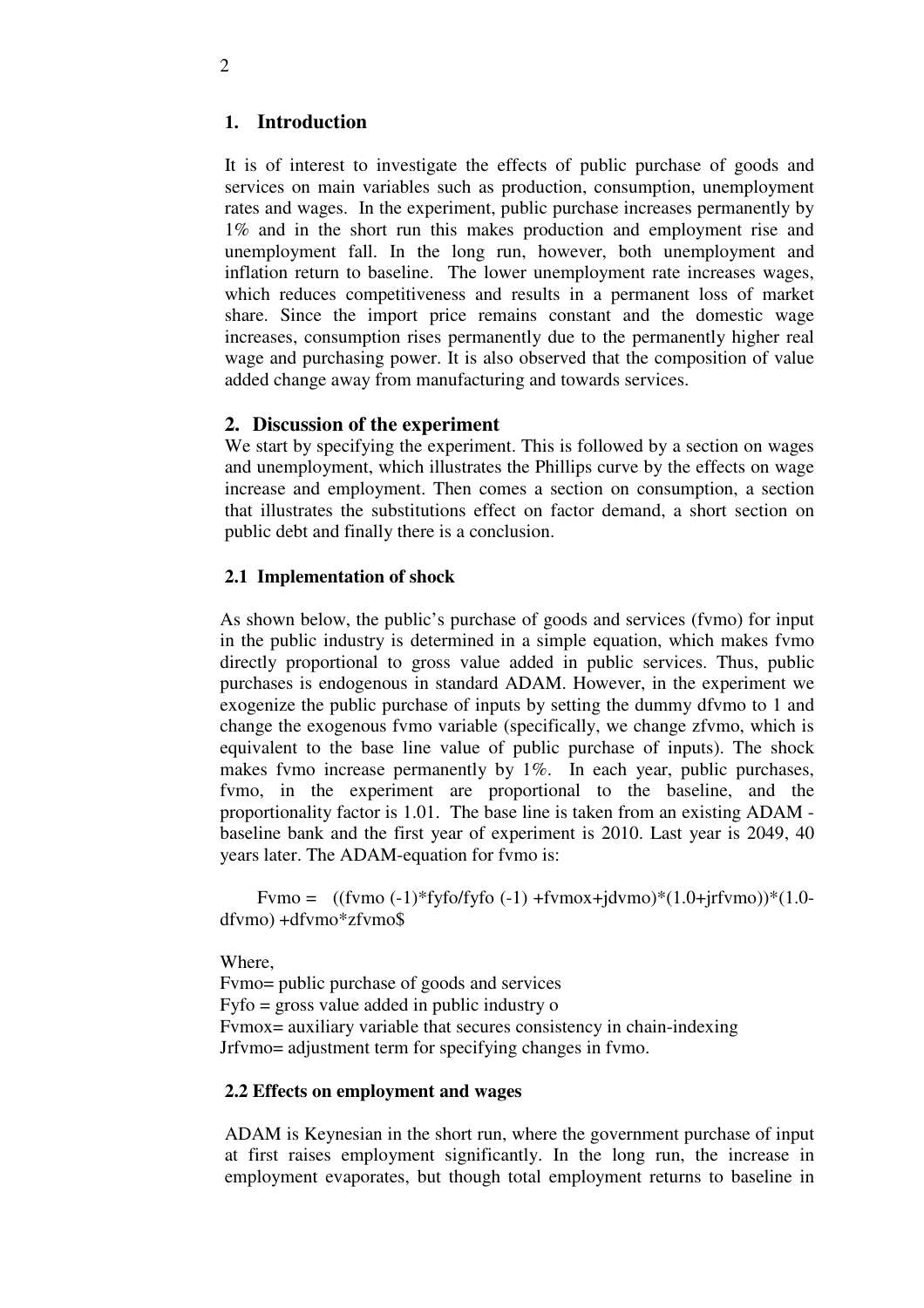the long-run steady state, the composition of employment changes permanently, mainly from the manufacturing sector (i.e. nz) to the nonfinancial service sector, qz cf. figure 1.



**Figure 1:Compostion of employment, public purchase + 1%**

In the new steady state, wages are permanently higher than in the baseline. But in the long run, wages grow at the same rate in the alternative scenario and in the baseline scenario cf. figure 2. The new real wage is permanently higher than in the baseline.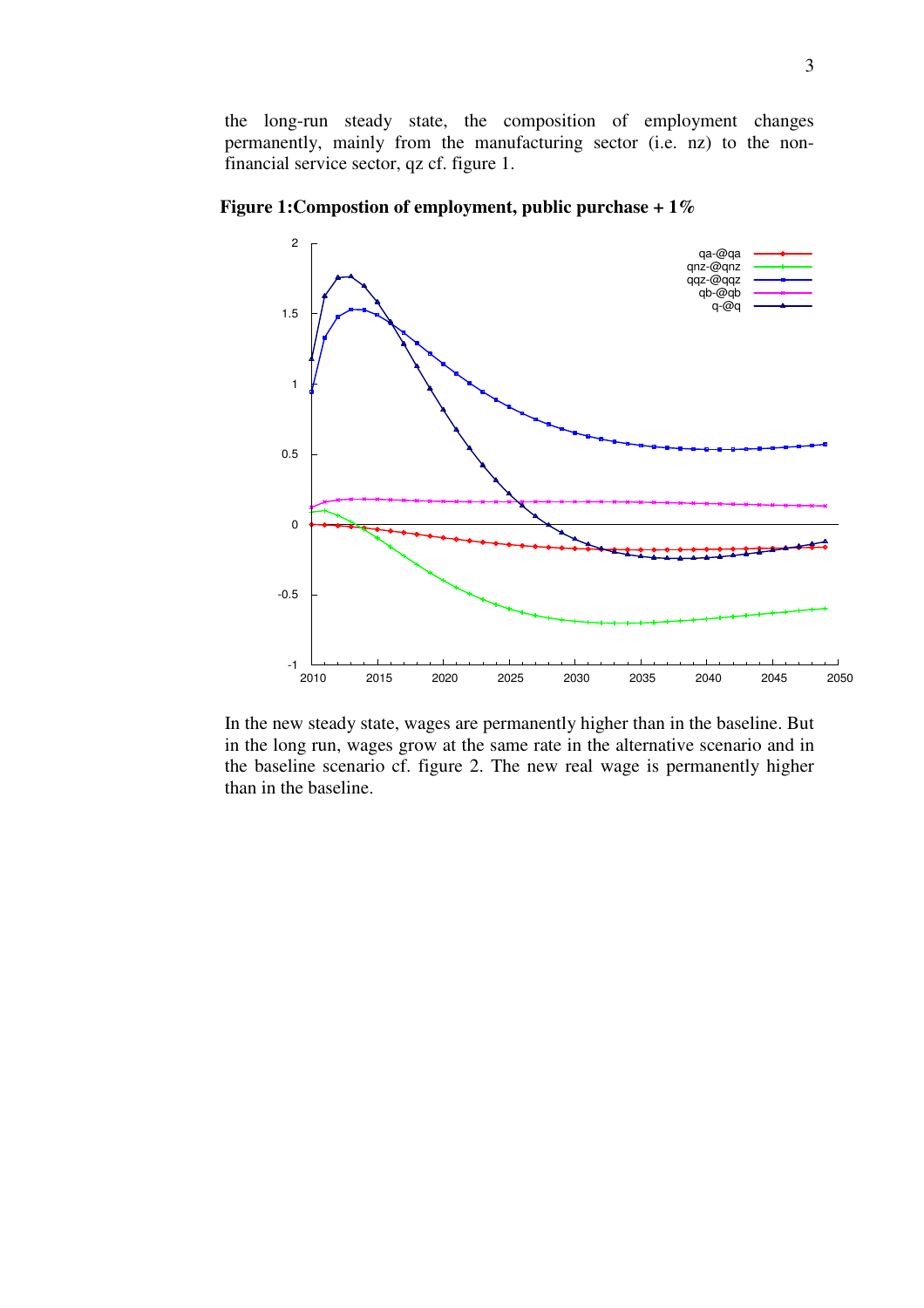

**Figure 2: Unemployment, wage and export, public purchase +1%**

As it reported in figure 2, the export growth rate also converges to baseline growth in the long run. The level of export stays permanently lower than the base line export, which explains the permanently lower production in manufacturing. In the long run, the permanently higher price of labor leads to higher prices of exports as the manufacturing sector determines its output price by a constant markup on total unit cost including wage costs.

Figure 3 shows the inverse relation between the effects on unemployment rate and wage inflation. As depicted in the figure, there is no long-run shift in the Phillips curve. The observed effects on wage increases and unemployment basically move up and down depicting a linear Phillips curve. Before the shock, baseline observations are close to origo i.e. locus (0, 0) indicated in figure 3. The higher public purchase decreases the unemployment rate relative to the baseline by 0.32% in year 1. The lower unemployment rate increases the wage growth by  $0.1\%$  in year 1 compared to the baseline. Thus, the implied coefficient for the first year is minus  $0.33$  (=0.1/0.32). That is numerically smaller than the coefficient of -0.55 for the lagged unemployment rate in the model's wage relation, reflecting that the coefficient for the contemporaneous unemployment change is numerically smaller than the 0.55.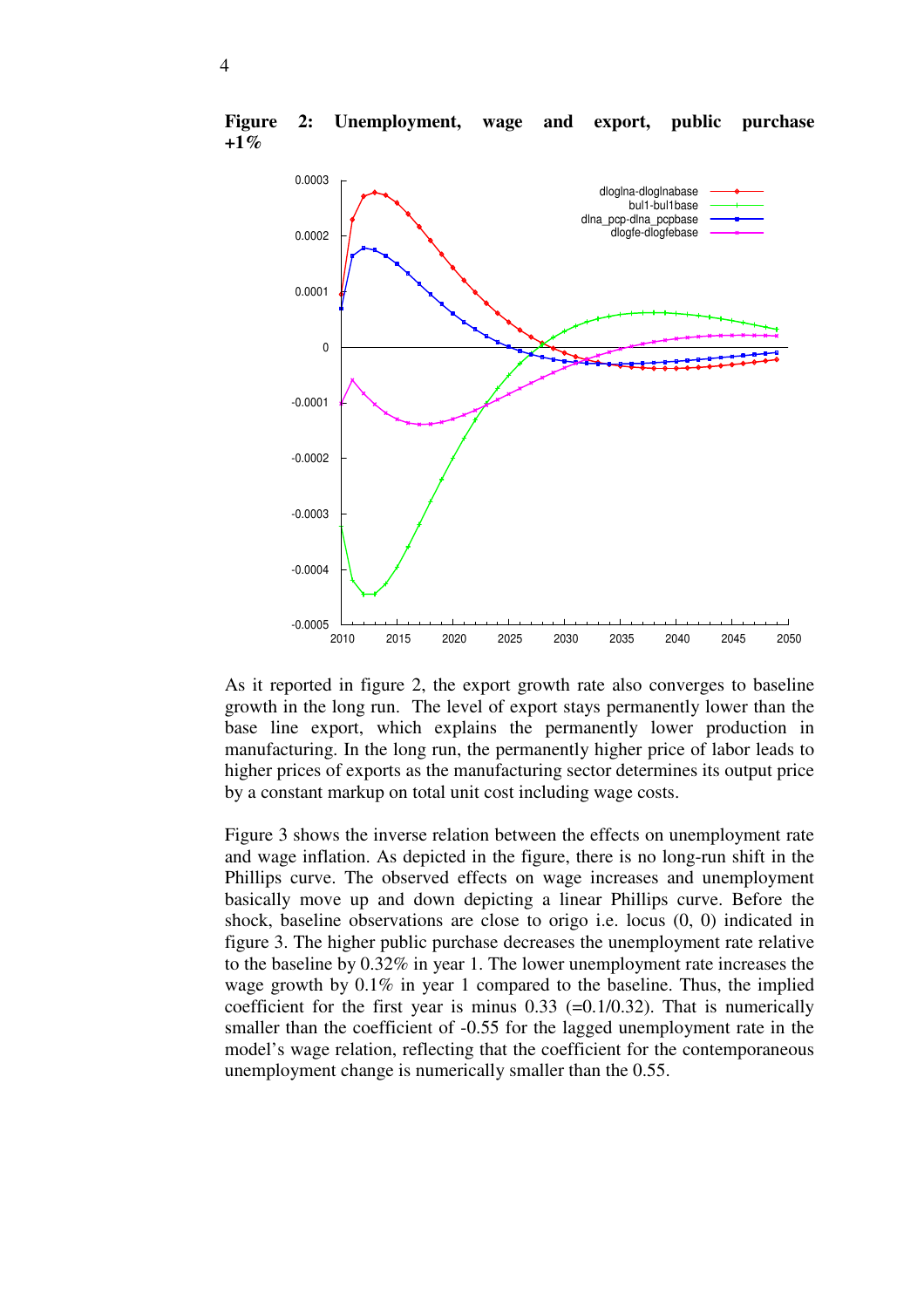

**Figure 3: Wage increase and unemployment, public purchase + 1%**

Over time, the wage increase catches up with the long-term effect of the wage relation implied by the mentioned unemployment coefficient in the relation. We draw a solid line that relates the initial locus of the Philips curve with the observed points spanning the total experiment period from 2010-2049. In order to clarify figure 3, we present ADAM's wage relation:

> $Dlog(lna) = 0.32045*ddloglna$  +0.30000\*Dlog(pcpn\*\*.5\*pyfbx\*\*.5)  $-0.25918 * \text{Diff(bul)} + 0.02075 * d8587$  $-0.55000*(bul1(-1)-bulw(-1))$ +glna \$

Wage is lna, unemployment rate is bul1. Structural unemployment (bulw) is defined as bulw=0.76\*btyd +constant.

Had the Phillips curve been simply,  $dlog(lna) = -0.55$  (bul-bulw) + constant, and nothing else, figure 3 would have reported a straight line. Now, the dynamics of ADAM's Philips curve produces a cycle whioch ends up depicting a straight line, and in the long run we are back at locus (0, 0). In the long run, wage and price increases and unemployment will eventually return completely to the baseline, and also the wage compensation ratio, btyd, determining structural unemployment will return to baseline due to the wage indexation of benefits.

In figure 3, we end up overshooting a little by having a marginally higher unemployment and marginally lower wage increase than in the base line. If we extended the experiment period beyond 2049; the depicted 'Phillips curve' of observations would end up in the initial locus (0,0).

It can be added that in case of a, say negative, supply shock, the Philips curve shifts to the right because the constant term in the Phillips curve is increased. Thus, with a supply shock, we would not return to locus  $(0, 0)$  but to  $(\Delta \text{bulw}, \Delta \text{olw})$ 0), where the first coordinate represents the change in structural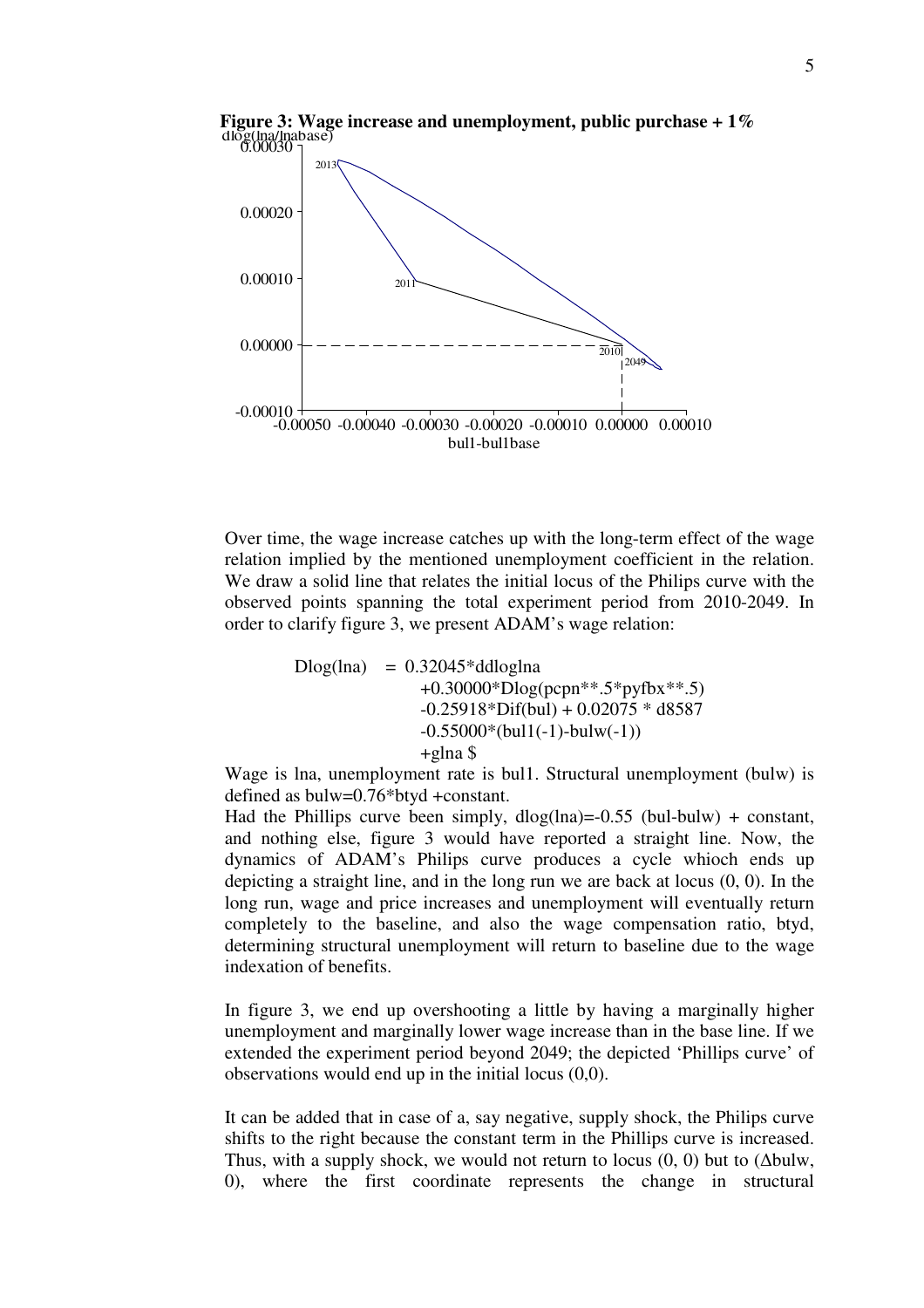unemployment. Note that the wage level ends up being permanently higher than the baseline, both in case of a permanent demand and a permanent supply shock.

#### **2.2 Effects on consumption and value added**

Consumption increases slightly in year 1, and figure 4 indicates that there is a long-run increase in consumption due to the permanent lift in real wages.

**Figure 4: Value added, consumption and export, public purchase + 1%**



Total value added is also higher than its baseline in the long run cf. figure 4. Especially value added in services (qz) is larger than the baseline, while value added in manufacturing (nz) is below baseline for most of the period. Specifically, the share of manufacturing in total value added is below the base line for the entire period. Thus, the shock to public purchase affects the composition of value added as shown in figure 5. The lower share of manufacturing reflects the loss of manufacturing export from the nz industry.

The permanent increase in the wage level increases the demand for capital relative to labor, which in turn increases value added per employed. This explains why total value added stays above its baseline level in the steady state. Thus, the gain in value added in private services is higher than the loss of value added in manufacturing sector, cf. figure 5. The public purchase of goods and services, i.e. the fvmo variable, is used as input in public production, so public production increases but public value added does not change significantly in the experiment period.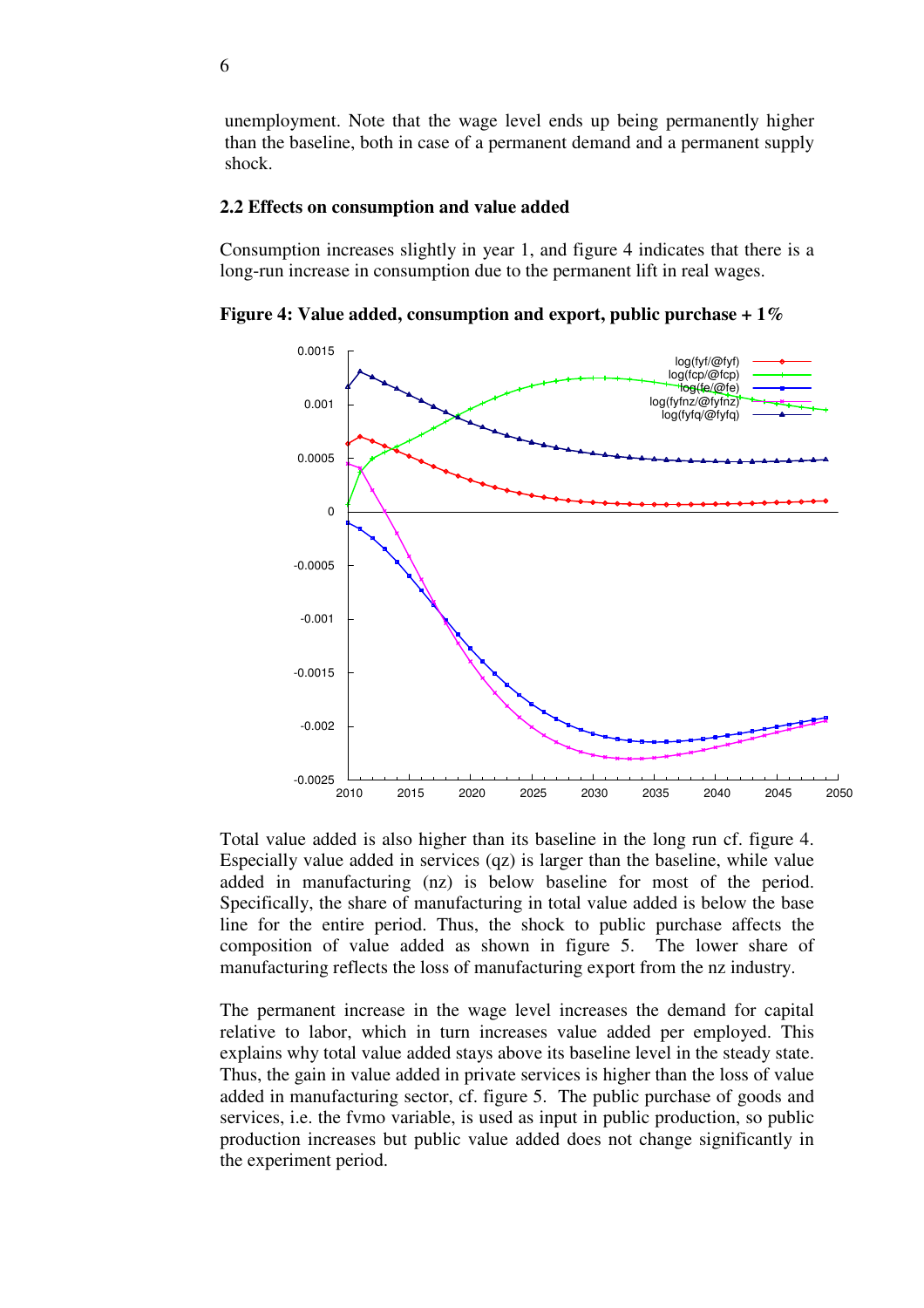

**Figure 5: Compostion of value added, public purchase + 1%** 

The higher public purchase also affects the composition of inputs and both manufacturing and service industries become more capital intensive. This change in the composition of inputs raises the simple labor productivity, which raise potential production. In the first 5 years, as shown in figure 6, the cyclical impact on labor productivity is stronger in the service sector than in manufacturing sector. Note that both industries start with a labor-hoarding induced jump in the productivity in year 1. In the long-run steady state, however, there is not much difference in productivity reaction between the two industries. In both industries, labor productivity is higher than its baseline in the long run. We look into this in the following section.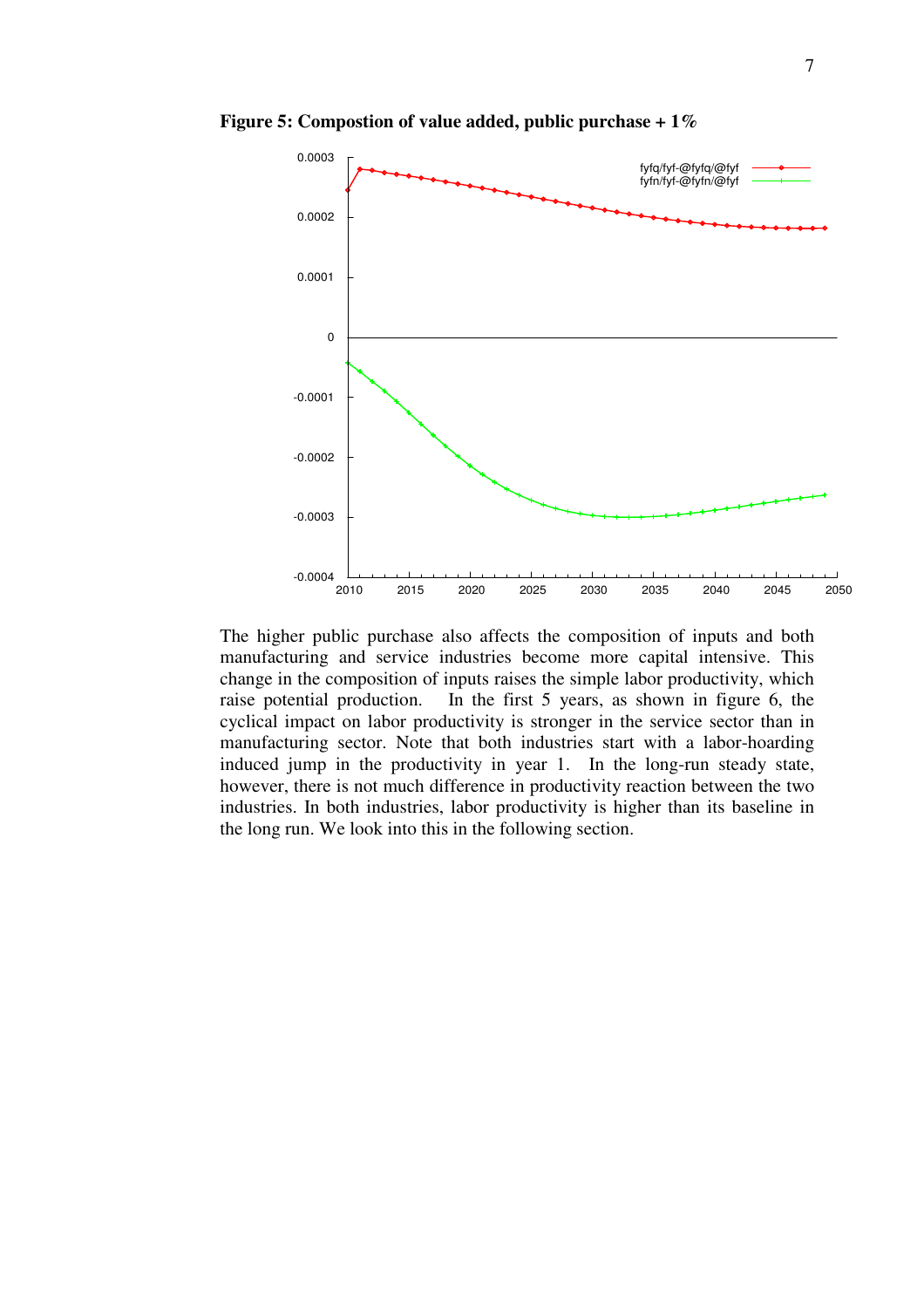

**Figure 6: Labor productivity manufacture & service, public purchase +1%** 

### **2.3 Analyzing the effect on productivity**

Labor productivity is defined as the ratio of value added over total hours worked. The long-term change in the labor productivity of a specific industry is driven by the relative factor prices of labor and capital, which is here machinery. The overall productivity of the economy may also reflect that the composition change as the level of value added relative to labor varies between sectors. As reported in figure 7, for the nz and qz indutries, the price of labor relative to capital is permanently higher in the long run, so labor becomes more expensive relative to capital.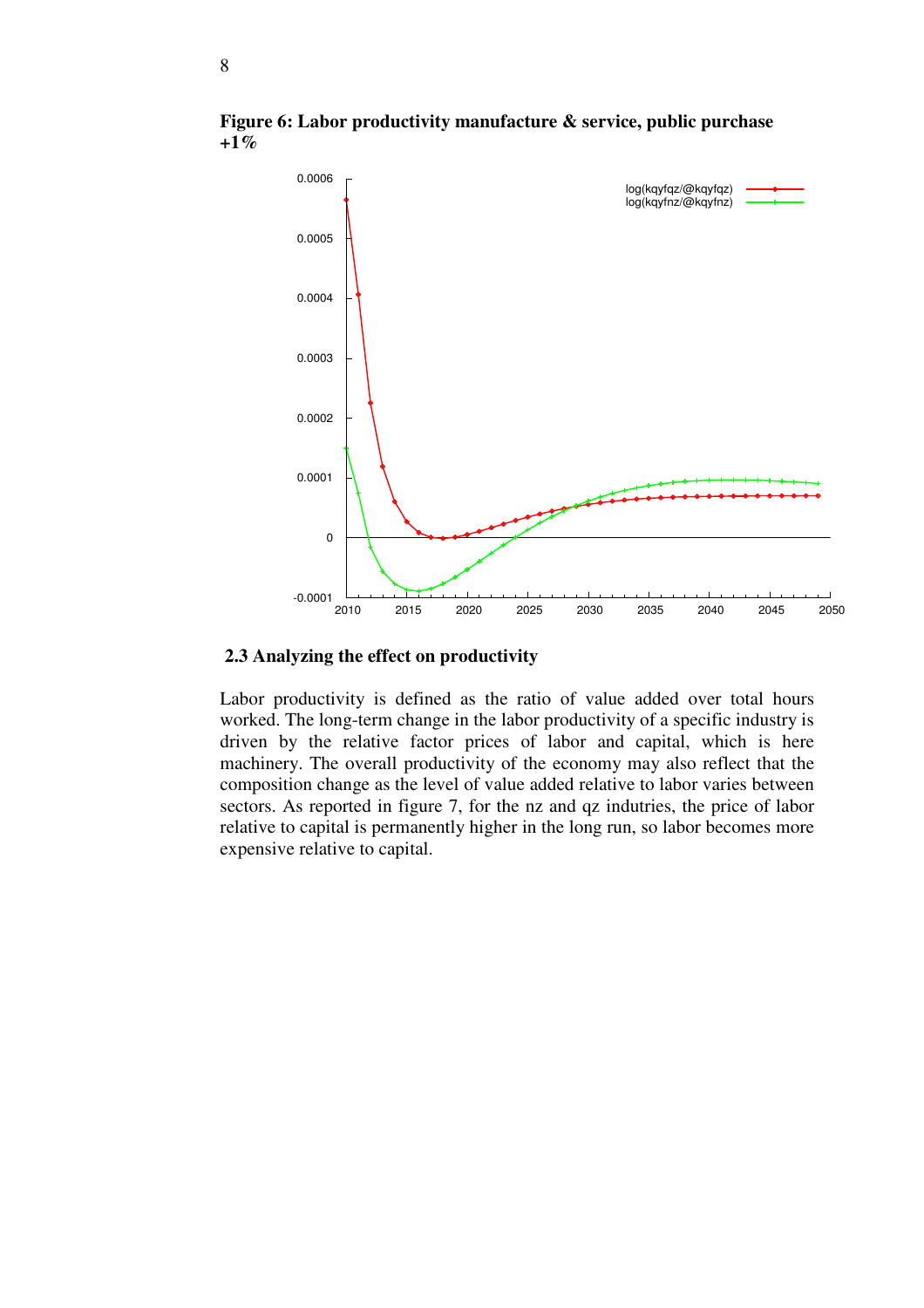

**Figure 7: Relative price of labor manufacture & service, public purchase +1%**

According to the estimated CES function, the elasticity of substitutions between labor and capital in manufacturing and service industries are 0.32 and 0.31 respectively. This is clearly lower than one and we do see an increase in the costs of labor relative to capital in figure 8 (manufacturing) and 10 (services). The ratio of labor to capital, L/K, is a decreasing function of the relative price of labor, and as expected the L/K-ratio is below its baseline in the steady state, cf. figure 9 (manufacturing) and 10 (services).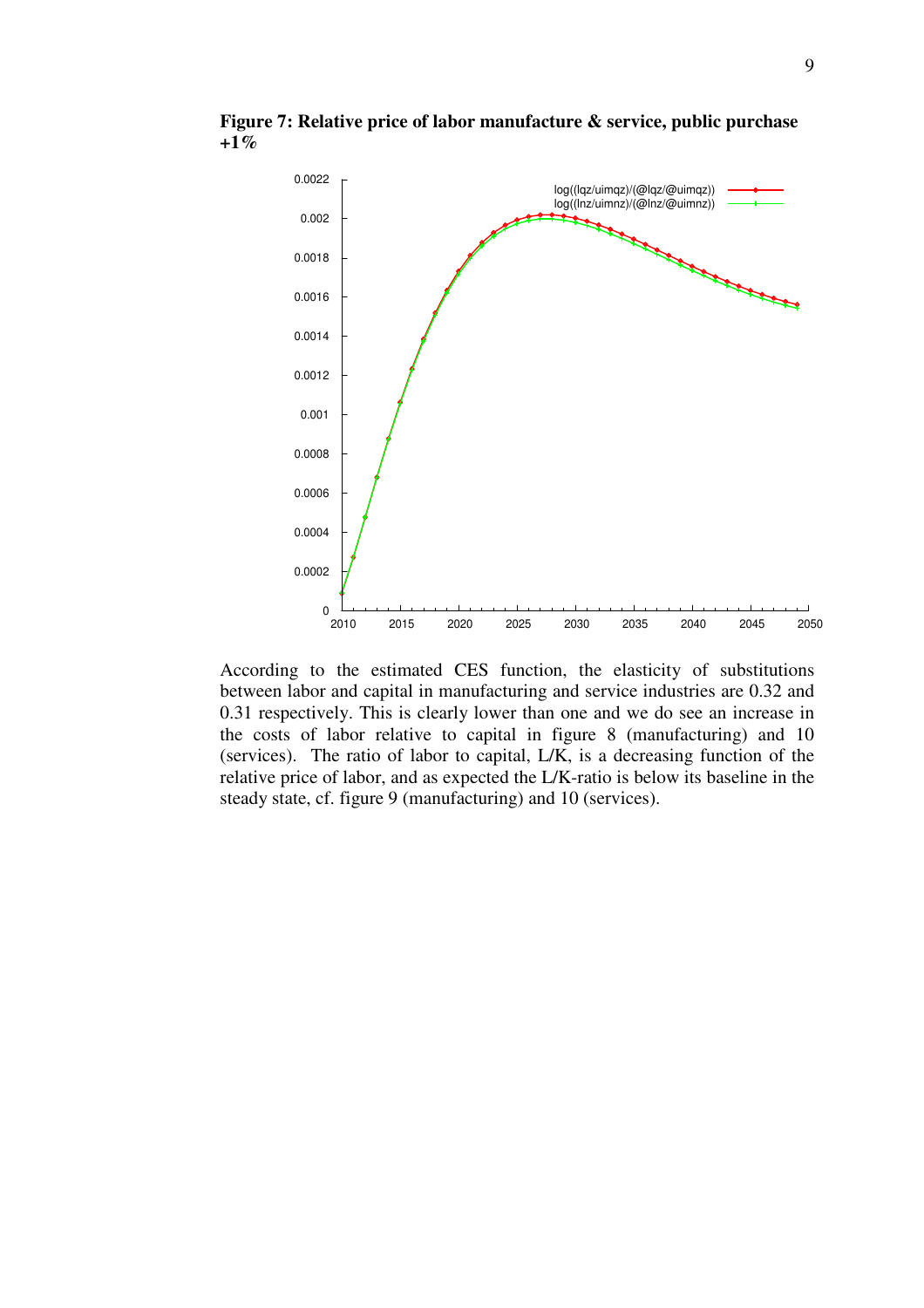

**Figure 8: Labor over capital costs in manufacturing**

In the long run, labor productivity is determined by elasticity of substitution, factor income share and the relative price of labor to capital. Consequently, we can quantify the long-run change in labor productivity using the estimated Constant Elasticity of Substitution (CES) production function.

We begin by defining the elasticity of substitution  $(\sigma)$  between labor and machinery as follows for the service industry (qz):

σ = dlog(fknmqz/hqqz)/dlog(lqz/uimqz)

This implies equation (1) for the ADAM-calculated effect on K/L.

log(fknmqz/@fknmqz)-log(hqqz/@hqqz) = σ\* dlog(lqz/uimqz)……………(1)

In order to simplify, we refer to value added rather than to total production. The change in value added is the sum of changes in demand of labor and machinery weighted by their output shares. Thus, we have:

α\*log(fknmqz/@fknmqz)+(1-α)\*log(hqqz/@hqqz)= log(fyfqz/@fyfqz)........(2)

Strictly speaking, (2) is an approximation to ADAM's CES function. Equation (2) is a pretty close approximation cf. figure 12 where the long-run baseline cost shares of 0.15 and 0.85 are used for respectively labor and machinery (uimqz\*fknmqz/(uimqz\*fknmqz+lqz\*hqqz) =0.85)

If we solve for the change in capital from  $(1)$  and subtitute it into  $(2)$ , the change in labor productivity can be written as:

 $log(fyfqz/\mathcal{Q}fyfqz) - log(hqqz/\mathcal{Q}hqqz) = \alpha^* \sigma^* dlog(lqz/uingz) \dots \dots \dots \dots (3)$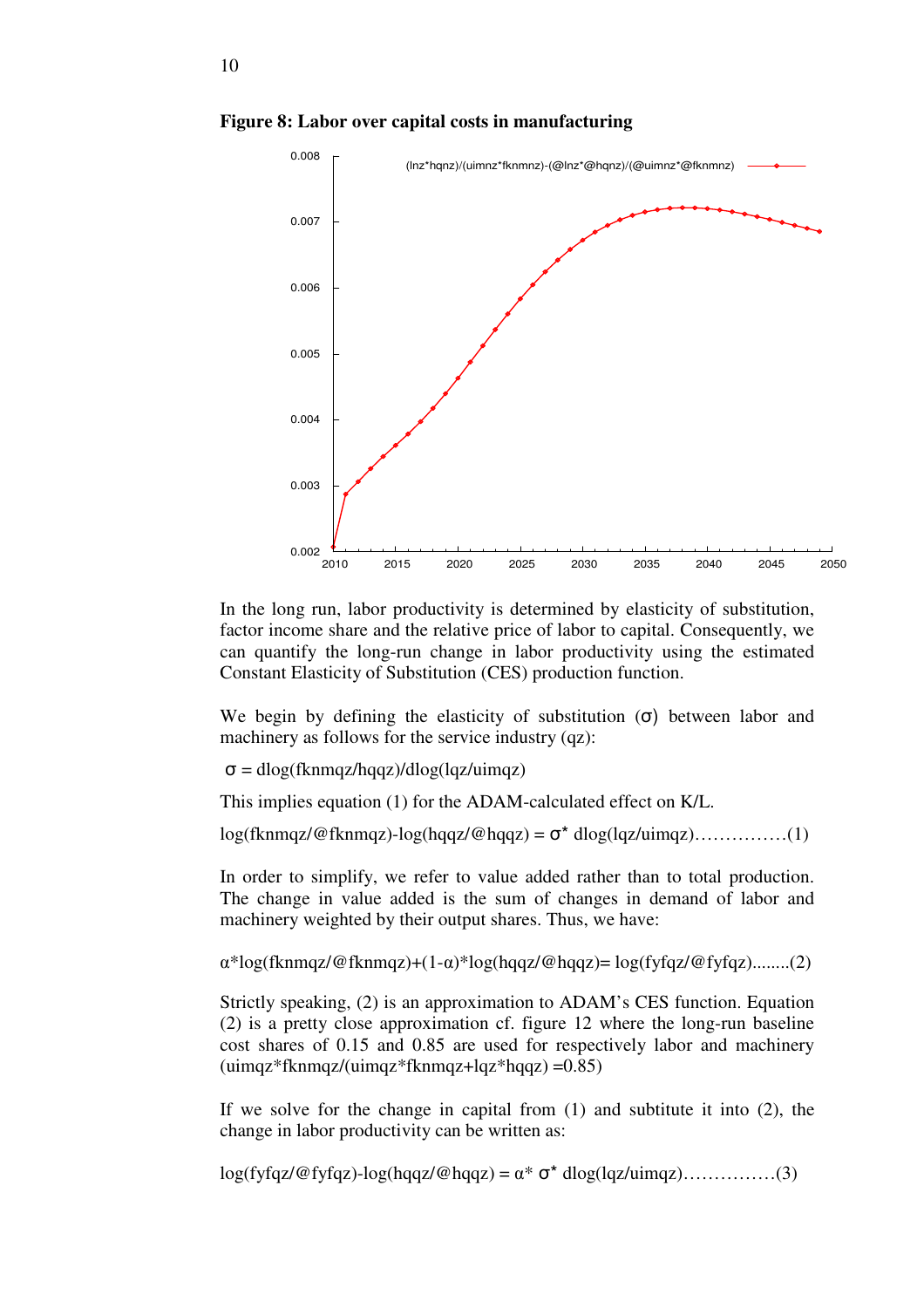$= \alpha^* \sigma^* \log((\text{lgz/uimqz})/(\text{Qlqz/Quimqz}))$  $=0.15*0.31*0.00156=0.000072$ 

The long run baseline income share of labor and the elasticity of substitution in the service industry are 0.15 and 0.31 respectively, and the long run effect on the relative factor price is 0.00156. The calculated increase in labor productivity of 0.000072 is close to the ADAM-calculated productivity change previously reported in figure 6, which seems to indicate about 0.00007 in the long run.

Similarly, we can use (3) to calculate the change in labor productivity for the manufacturing industry.

log(fyfnz/@fyfnz)-log(hqnz/@hqnz) =  $\alpha^* \sigma^*$  log((lnz/uimnz)/(@lnz/@uimnz))  $=0.14*0.32*0.001558=0.00007$ 

The income share of labor, the elasticity of substitution and the long-term effect on the relative factor price in the nz industry are 0.14, 0.32 and 0.001558 respectively. This is close to the values used for the service industry, and the calculated productivity response is close to that of the service industry.



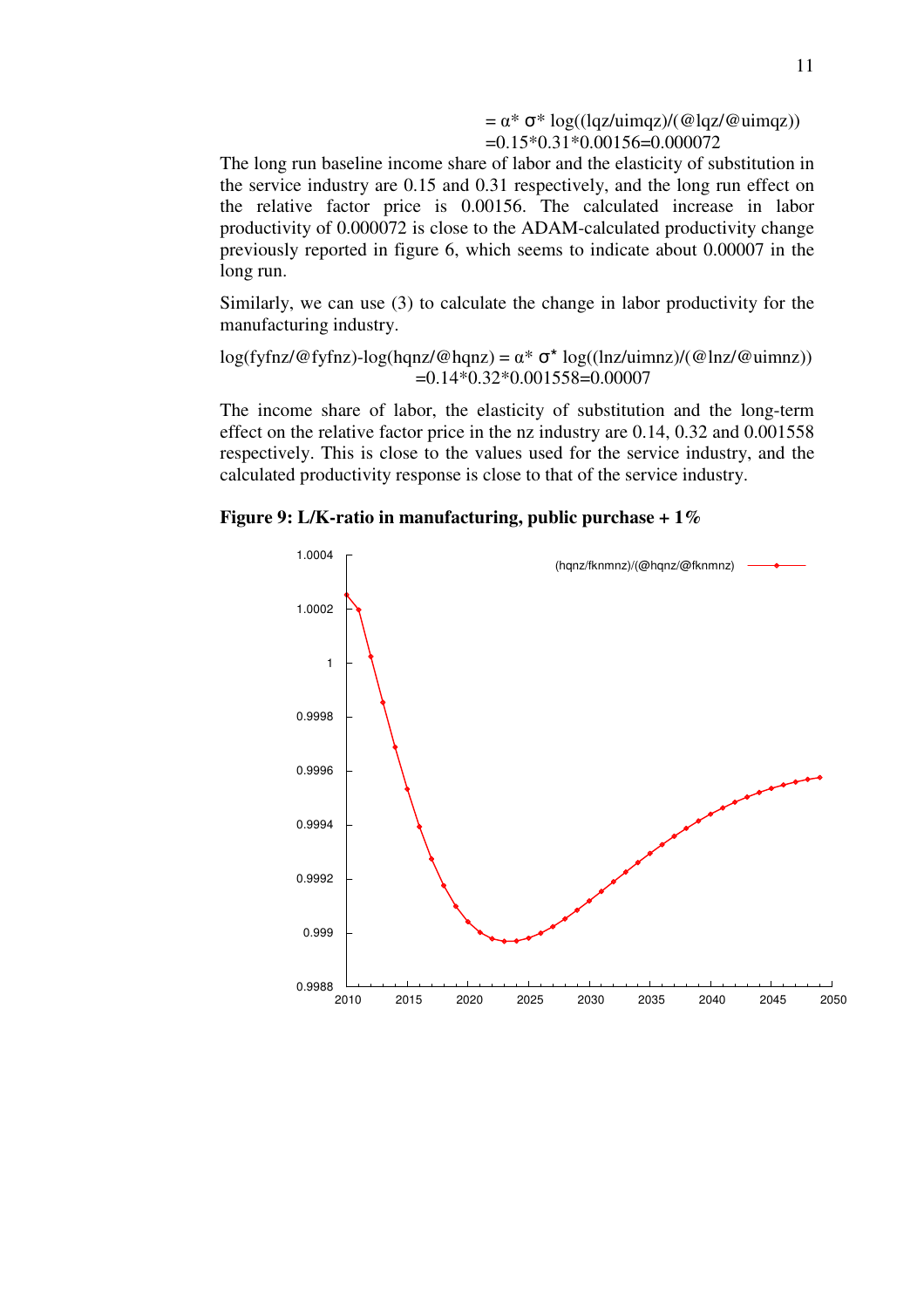

**Figure 10: L/K ratio and labor over capital costs in manufacturing, public purchase + 1%**

The previous figure 6 indicates an ADAM-calculated long-run productivity increase 0.00009 in the nz industry. The modest discrepancy to the productivity response of 0.00007 just calculated on the basis of (3) reflects a modest discrepancy concerning the relation in (2), where the baseline factor shares of 0.14 and 0.86 have been inserted in figure 11. The ADAM-calculated decline in value added is smaller than the decline indicated by (2), indicating that some other endogenous inputs affect the long-run value added. For the service sector, the condition in (2) holds almost exact as demonstrated in figure 12.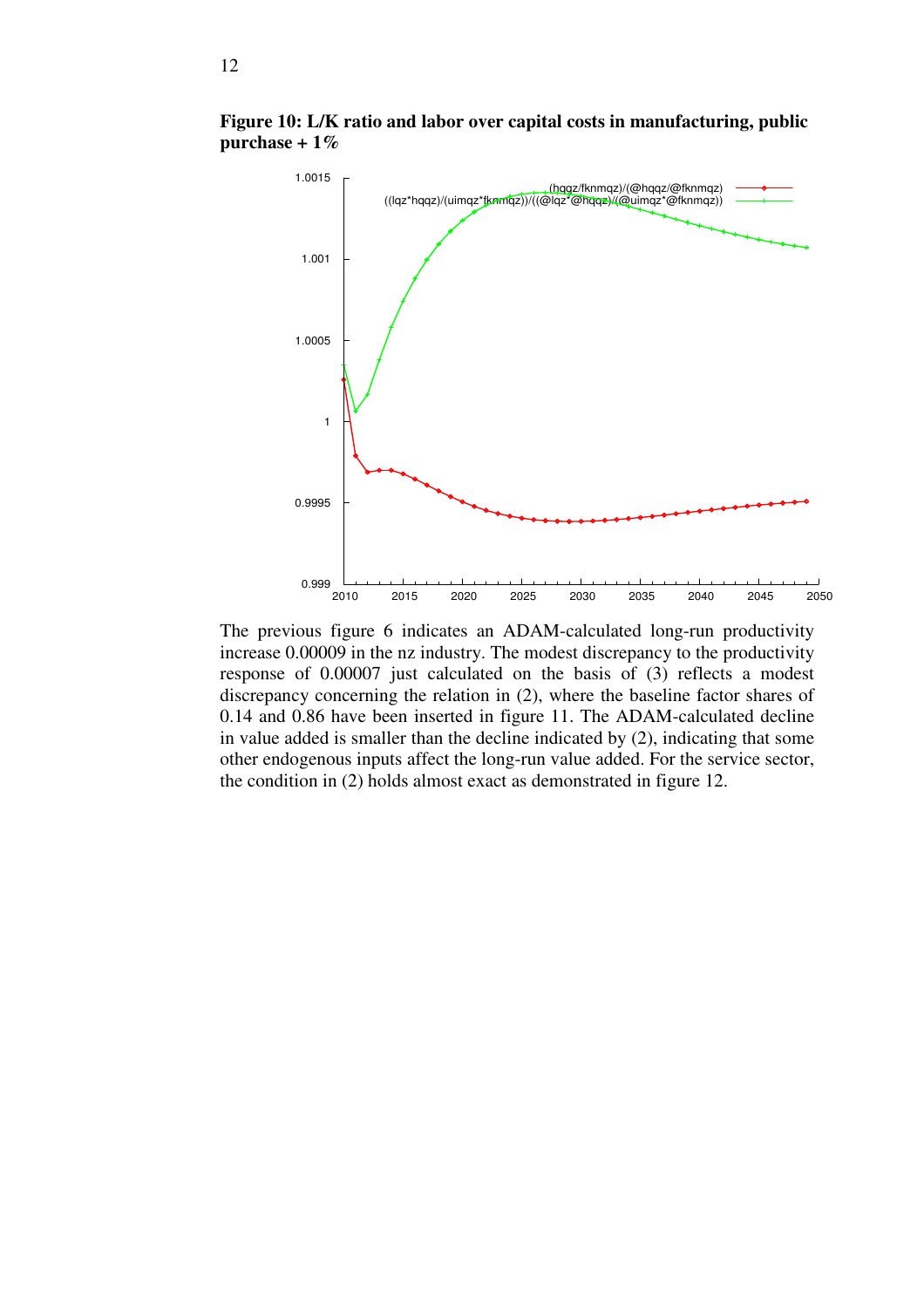

**Figure 11: ADAM-calculated fyfnz compared to nz-value-added based on (2)** 

**Figure 12: ADAM-calculated fyfqz compared to qz-value-added based on**   $(2)$ 

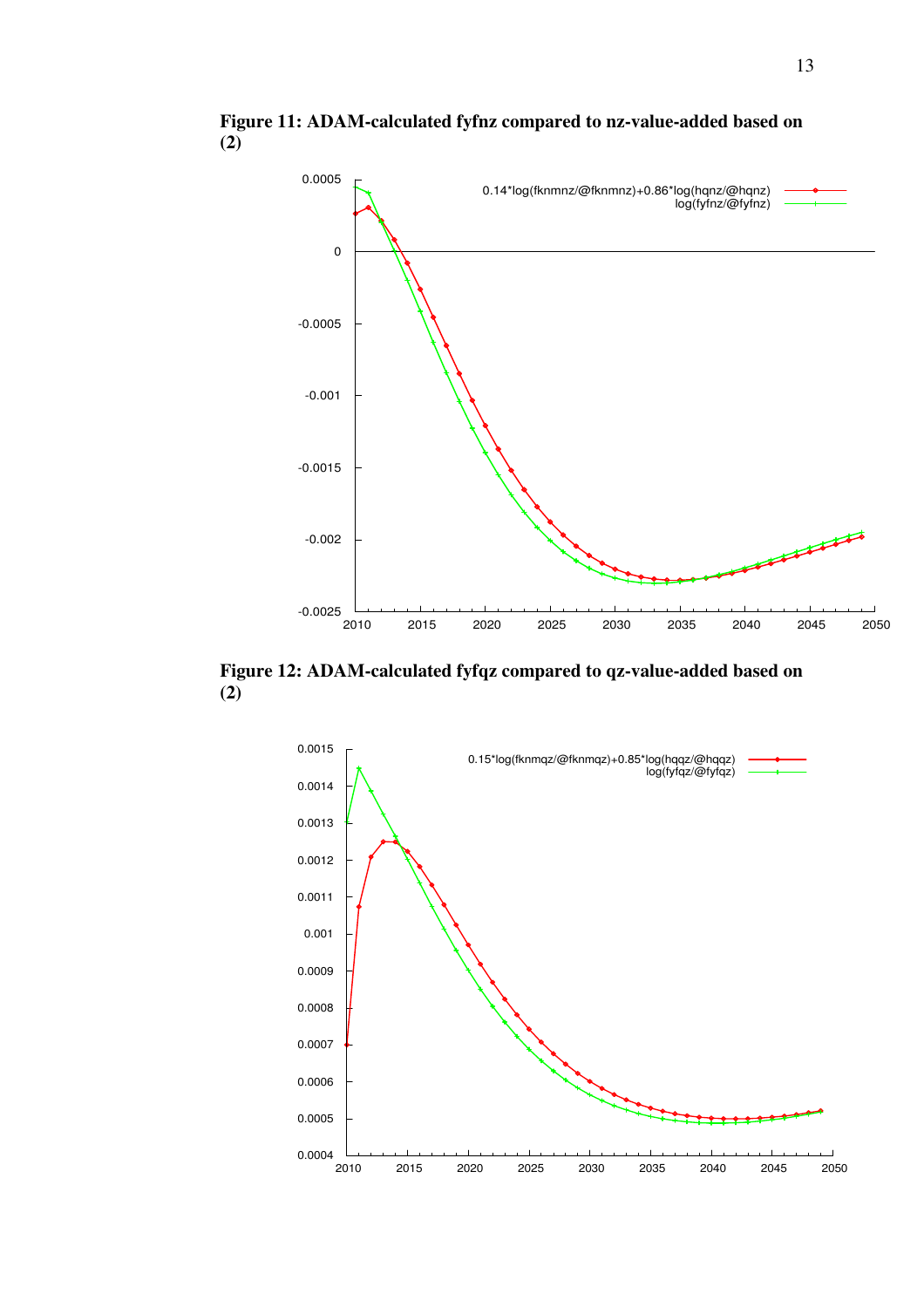#### **2.4 Effect on public debt**

Higher public purchases deteriorate the public budget balance and increases public debt. The rise in public debt is represented by a decline in the public net asset, Wn\_o in ADAM. The effect on public debt and public budget balance accumulates over time as shares of GDP due to the accompanying development in interest expenditures cf. figure 13. The effect on public consumption is a one off increase as share of GDP.

Tax-financing the increase in public purchases can keep the public debt share unchanged in the long run. Needless to say, tax-financing would also reduce private consumption and, more or less, remove the negative impact on competitiveness and exports.



**Figure 13: Public debt as share of GDP, public purchase + 1%**